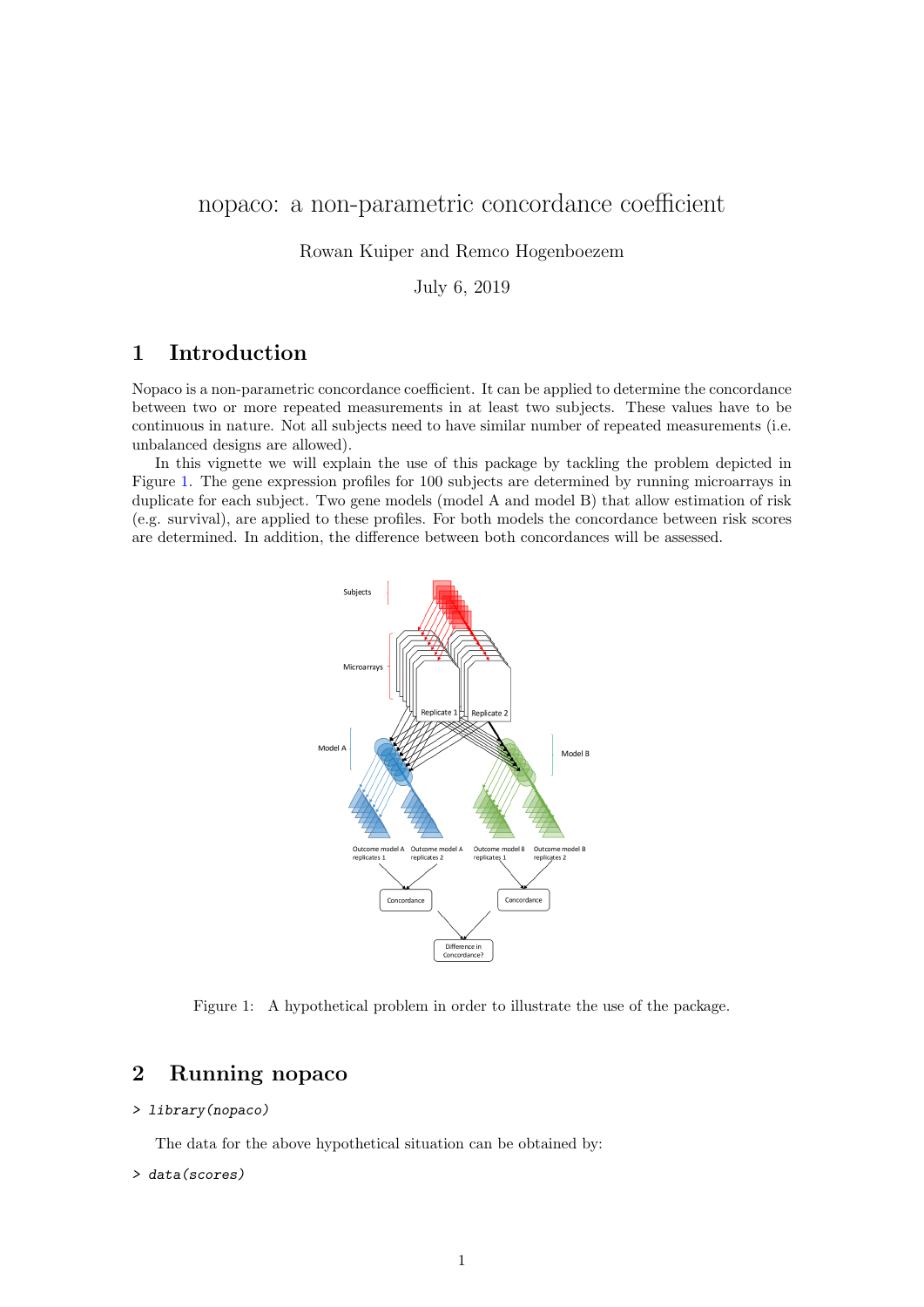The data is plotted in Figure [2.](#page-1-0)



<span id="page-1-0"></span>Figure 2: The scores for replicates 1 (horizontally) versus replicates 2 (vertically) as obtained by model A (left) and model B (right). The marginal distributions are given by histograms.

We can obtain the non-parametric concordance coeffcients for the scores obtained by model scores A or B:

```
> getPsi( scores[["modelA"]] )
```
[1] 0.9457576

```
> getPsi( scores[["modelB"]] )
```
[1] 0.9190909

These scores reflect the probability that any randomly drawn value out of the data matrix will not fit inbetween any random paired value (i.e. fit inbetween the replicate measurements). Higher probabiltities reflect better concordances. We can test whether or not these concordance are better than random:

```
> concordance.test( scores[["modelA"]] )
One sided concordance test
Alternative hypothesis: psi > 2/3
Estimates are obtained by pvalue: exact and confidence interval: bootstrap
  psi lower 95%CI upper 95%CI p
0.946 0.93 1 2.91e-56
> concordance.test( scores[["modelB"]] )
One sided concordance test
Alternative hypothesis: psi > 2/3
Estimates are obtained by pvalue: exact and confidence interval: bootstrap
  psi lower 95%CI upper 95%CI p
0.919 0.898 1 3.83e-41
```
Here model A seems to have a higher concordance than model B. As these concordances are based on the same underlying set of subjects, we can test for a difference in concordance between model A and model B:

```
> diffTest<-concordance.test(scores[["modelA"]], scores[["modelB"]])
> diffTest
```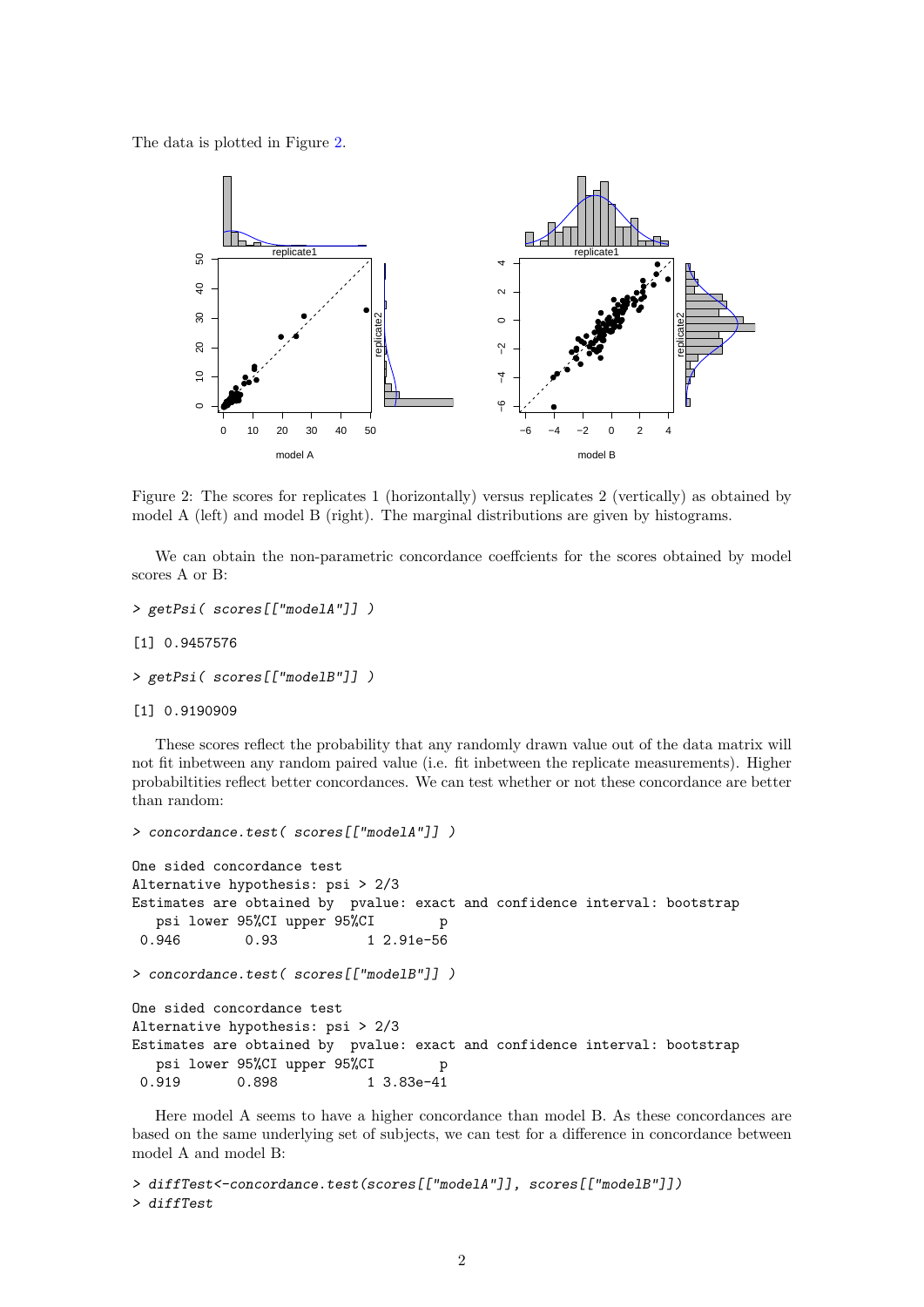```
Two sided concordance test for difference between two concordances
Alternative hypothesis: |psi1 - psi2| > 0
Estimates are obtained by pvalue: simulation and confidence interval: bootstrap
 psi1 psi2 delta lower 95%CI upper 95%CI p
0.946 0.919 -0.0267 -0.0464 -0.00758 0.00704
```
The test shows that the two models have significantly different concordances. In order to extract the results we can use the following commands:

```
> coef(diffTest)
```
psi1 psi2 delta lower 95%CI upper 95%CI p 0.9457576 0.9190909 -0.02666667 -0.04636364 -0.007575758 0.007039517

- > diffTest\$pvalue
- [1] 0.007039517
- > diffTest\$psi

[1] 0.9457576 0.9190909

> diffTest\$ci

lower 95%CI upper 95%CI -0.046363636 -0.007575758

> diffTest\$alpha

[1] 0.05

## 3 Appendix

### 3.1 Generating hypothetical data

To create the example given above, let's assume a matrix  $X_0$  for 100 subjects in the rows and 3 genes in the columns. Matrix  $X_0$  contains the true expressions that are drawn from a multivariate normal distribution  $X_0 \sim \mathcal{N}(\mu_0, \Sigma_0)$  in which the expected values and variances are described by  $\mu_0 = [0, 0, 0]$  and

$$
\mathbf{\Sigma}_0 = \begin{bmatrix} 1 & 0.4 & 0.4 \\ 0.4 & 1 & 0.4 \\ 0.4 & 0.4 & 1 \end{bmatrix}.
$$

> library(MASS) ##Needed for rmvnorm

 $>$  set.seed $(1)$ :

.

```
> #A covariance matrix
```
 $> S \leq$  matrix(0.4,ncol=3,nrow=3); diag(S) <-1

```
> #Underlying true expressions
```

```
> X0 <- mvrnorm(n=100,mu=c(0,0,0),Sigma=S)
```
However, in addition to the true expressions, a microarray experiment will generate a certain amount of noise which is reflected by matrix  $Z_k$  for replicate  $k = (1..2)$ . I.e. matrix  $\mathbf{Z}_k$  contains replicate specific errors, which are drawn from  $Z_k \sim \mathcal{N}(\mu_{\epsilon} \Sigma_{\epsilon})$  with bias and variance  $\mu_{\epsilon}$  and  $\Sigma_{\epsilon}$ . For both replicate  $k = 1$  we assume no added bias (i.e  $\mu_{\epsilon} = [0, 0, 0]$ ). Also we assume no added variance for replicate  $k = 1$  while replicate  $k = 2$  has

$$
\mathbf{\Sigma}_{\epsilon} = \begin{bmatrix} 0.0 & 0 & 0 \\ 0 & 0.1 & 0 \\ 0 & 0 & 0.2 \end{bmatrix},
$$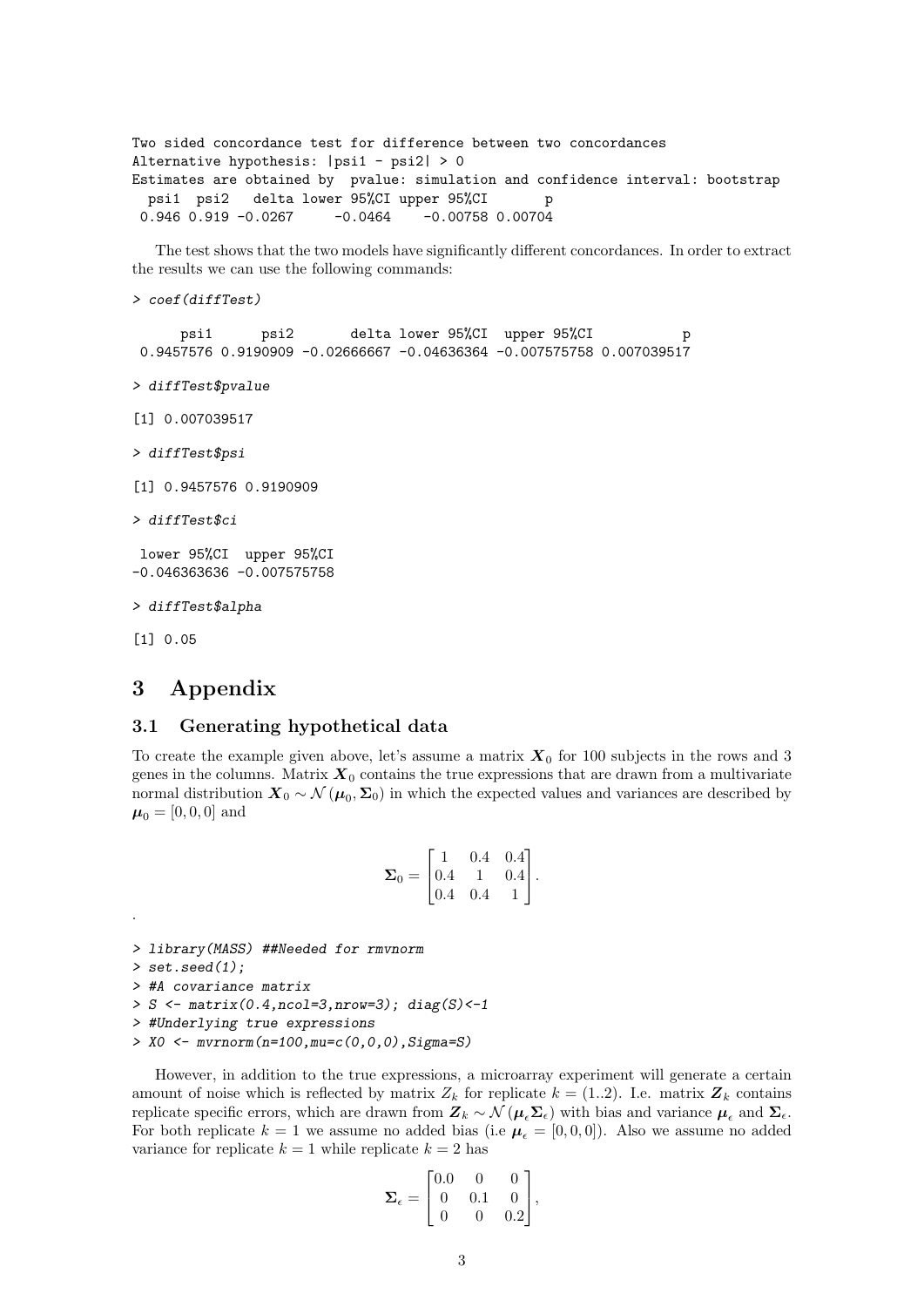resulting in measurement errors in the second replicate that are expected to increase for genes 1 to 3.

```
> #Measurement errors replicate 1
```
> Z1 <-  $mvrnorm(n=100, mu=c(0,0,0), Sigma=diag(c(0,0,0)))$ 

```
> #Measurement errors replicate 2
```

```
> Z2 <- mvrnorm(n=100,mu=c(0,0,0),Sigma=diag(c(0,0.1,0.2)))
```
Then the observed expression profiles are defined as the true expressions plus measurement error  $\mathbf{X}_k = \mathbf{X}_0 + \mathbf{Z}_k$  for replicate  $k = (1..2)$ 

```
> #Replicate matrix 1: True expressions plus error
> X1 \leftarrow X0 + Z1> #Replicate matrix 2: True expressions plus error
> X2 <- X0 + Z2
```
The next things to define are the two hypothetical models. Let the score of model A be  $a = e^{gene1+gene2}$  and the score of model B be  $b = gene2 + gene3$ .

```
> a<-data.frame(
+ "replicate1"=exp(rowSums(X1[,1:2])),
+ "replicate2"=exp(rowSums(X2[,1:2])),
+ row.names=paste("patient",c(1:nrow(X1)),sep="")
+ )
> b<-data.frame(
+ "replicate1"=rowSums(X1[,2:3]),
+ "replicate2"=rowSums(X2[,2:3]),
+ row.names=paste("patient",c(1:nrow(X1)),sep="")
+ )
> scores = list(modelA=a,modelB=b)
>
>
>
```
### 3.2 Session info

```
> sessionInfo()
```

```
R version 3.6.0 (2019-04-26)
Platform: x86_64-pc-linux-gnu (64-bit)
Running under: Ubuntu 16.04.6 LTS
```

```
Matrix products: default
BLAS: /home/rowan/R/R3.6/R-3.6.0/lib/libRblas.so
LAPACK: /home/rowan/R/R3.6/R-3.6.0/lib/libRlapack.so
```

```
locale:
```

```
[1] LC_CTYPE=en_US.UTF-8 LC_NUMERIC=C
[3] LC_TIME=nl_NL.UTF-8 LC_COLLATE=C
[5] LC_MONETARY=nl_NL.UTF-8 LC_MESSAGES=en_US.UTF-8
[7] LC_PAPER=nl_NL.UTF-8 LC_NAME=C
[9] LC_ADDRESS=C LC_TELEPHONE=C
[11] LC_MEASUREMENT=nl_NL.UTF-8 LC_IDENTIFICATION=C
```

```
attached base packages:
[1] stats graphics grDevices utils datasets methods base
other attached packages:
[1] MASS_7.3-51.4 nopaco_1.0.6
```